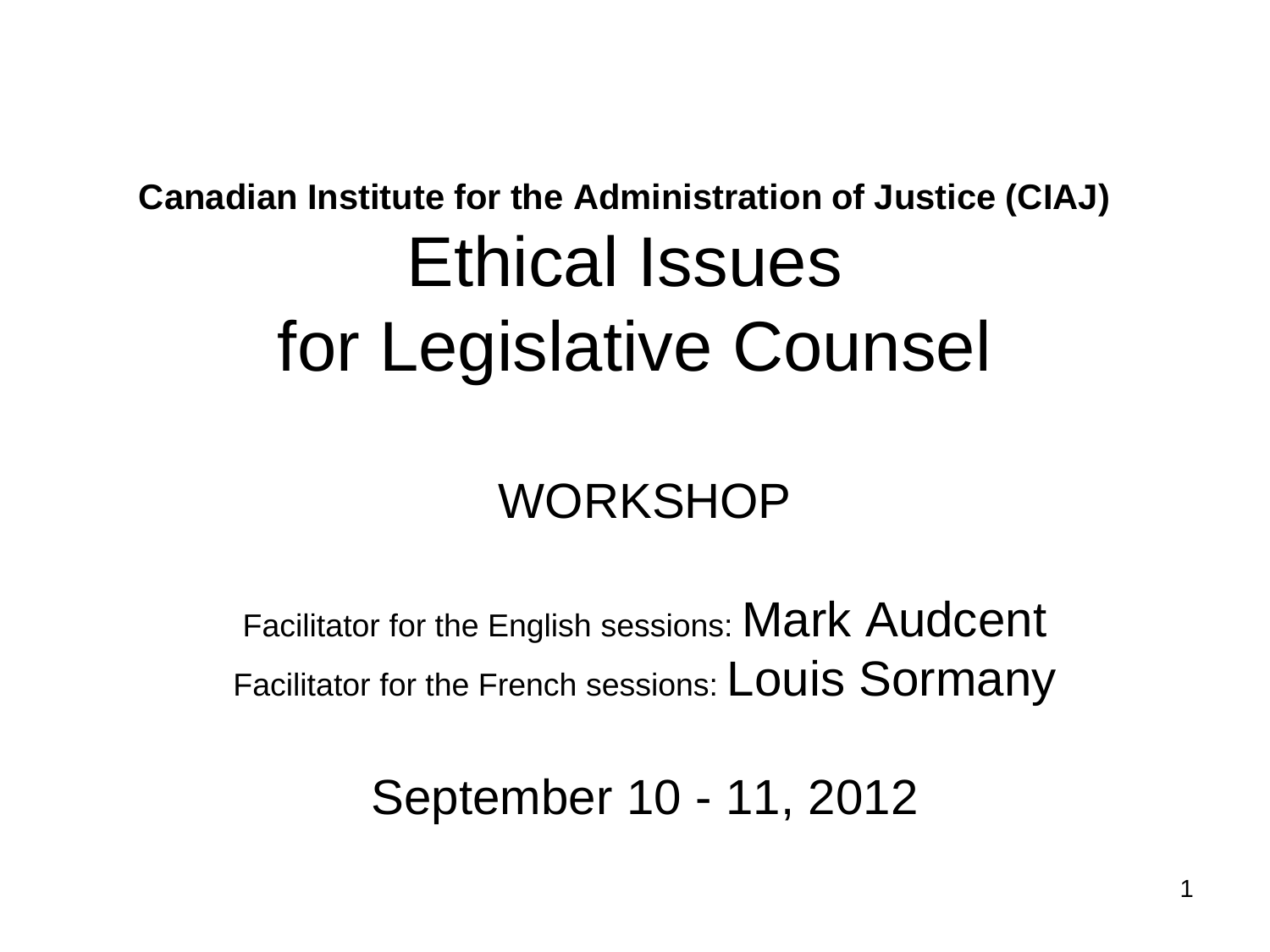## **Objectives**

- To make you think about ethical issues you may face as legislative drafters, using a practical example
- To show that ethical problems are not easy to resolve and do not always have one solution
- To give you an opportunity to reflect on ethical concepts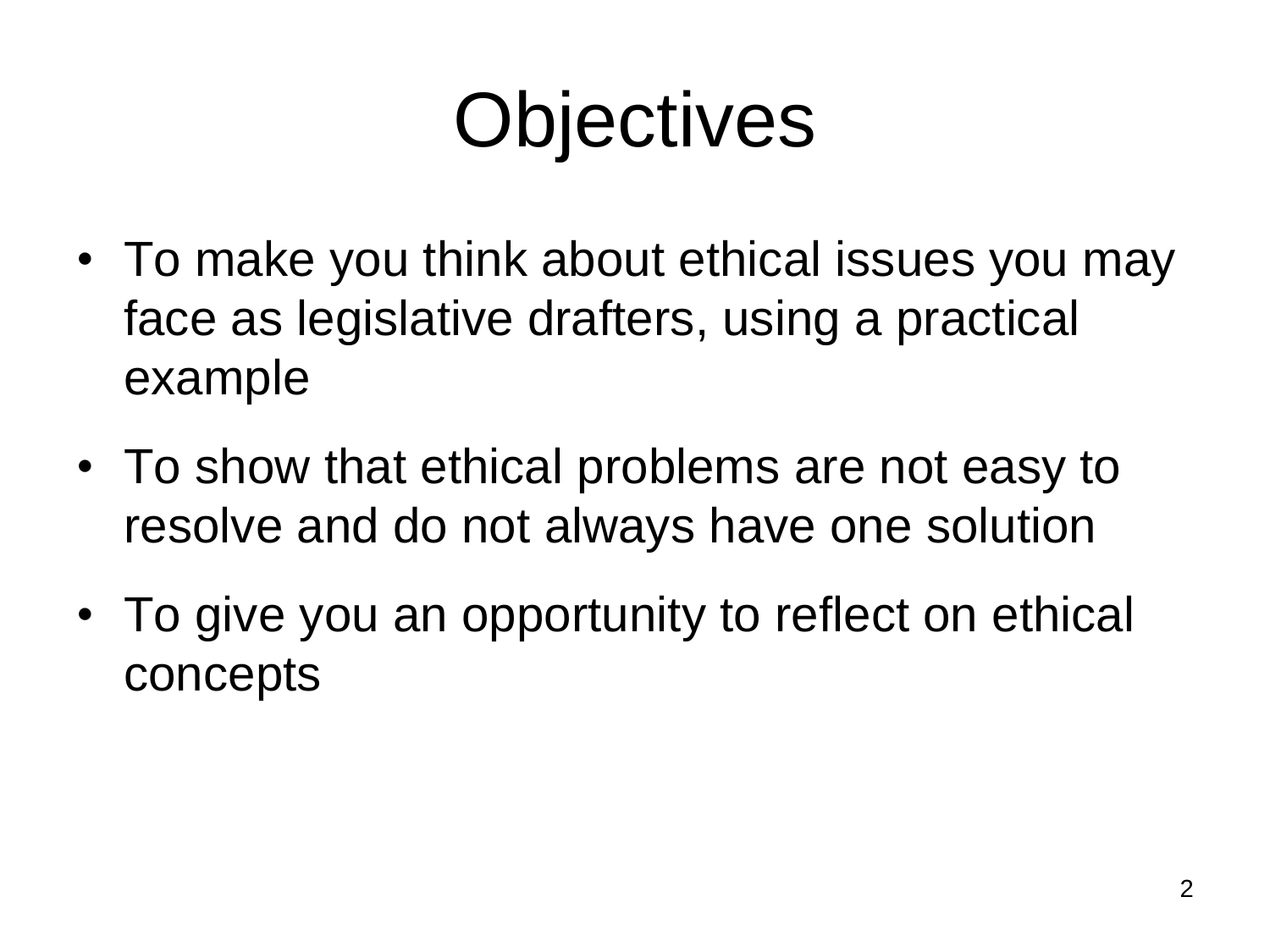## Definitions

- *Ethics*: the science of morality; the art of guiding conduct
- *Deontology*: the theory of moral obligations
- Ethics set out what is right and just.
- Deontology sets out our obligations, what we must do.
- Usually, ethics covers both of these concepts.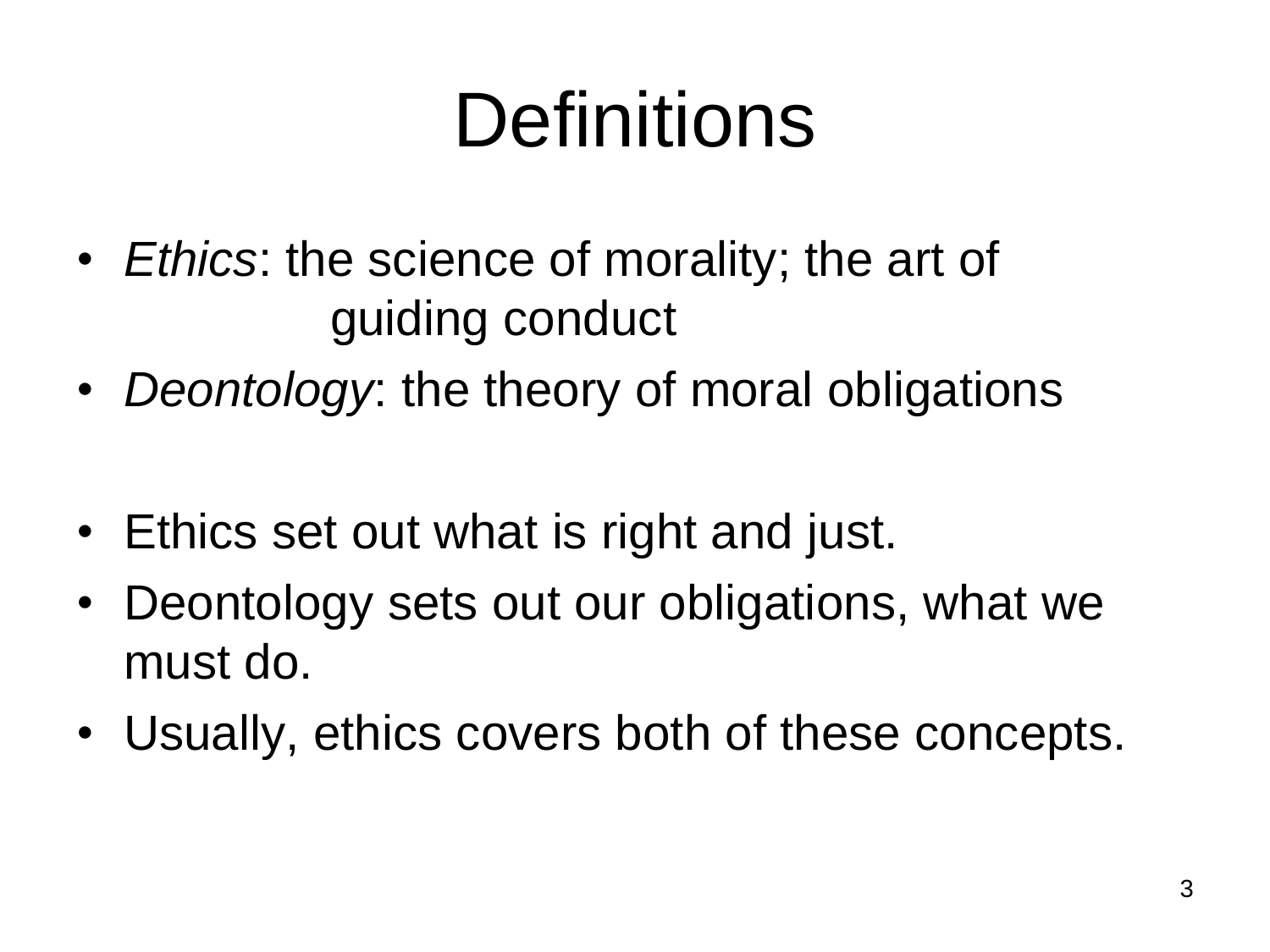## Deontology

The aggregate of the legal rules of conduct based on ethical values that an organization applies to its members. Disregarding these rules may lead to sanctions.

- These rules cannot be set aside.
- They are stated in a general way.
- They cannot anticipate every situation.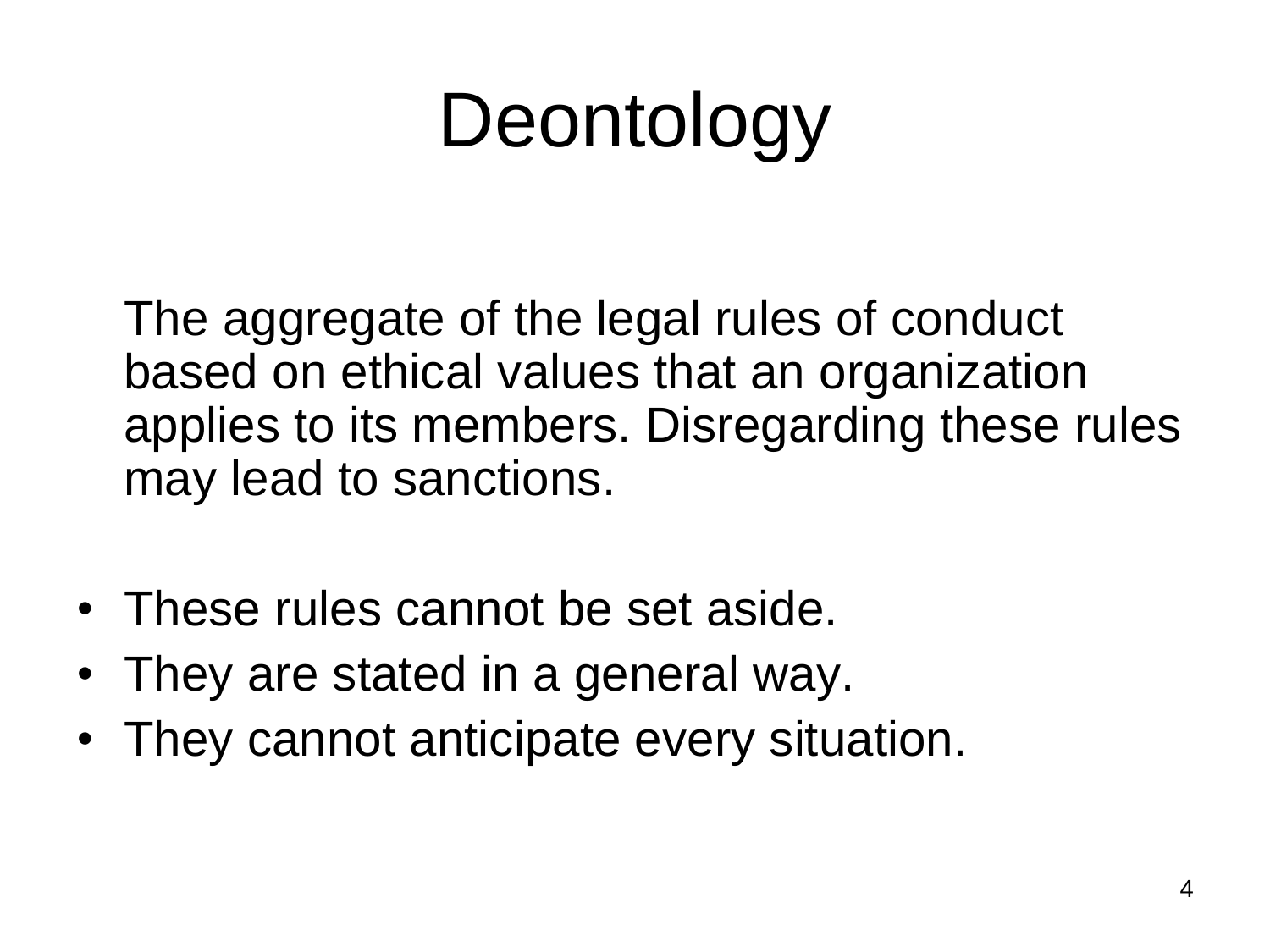### **Ethics**

What we adhere to thoughtfully, independently and responsibly. Implies that we refer to our fundamental values, what we hold dear. But also implies that we consider our environment, the context in which we work (shared values and expectations).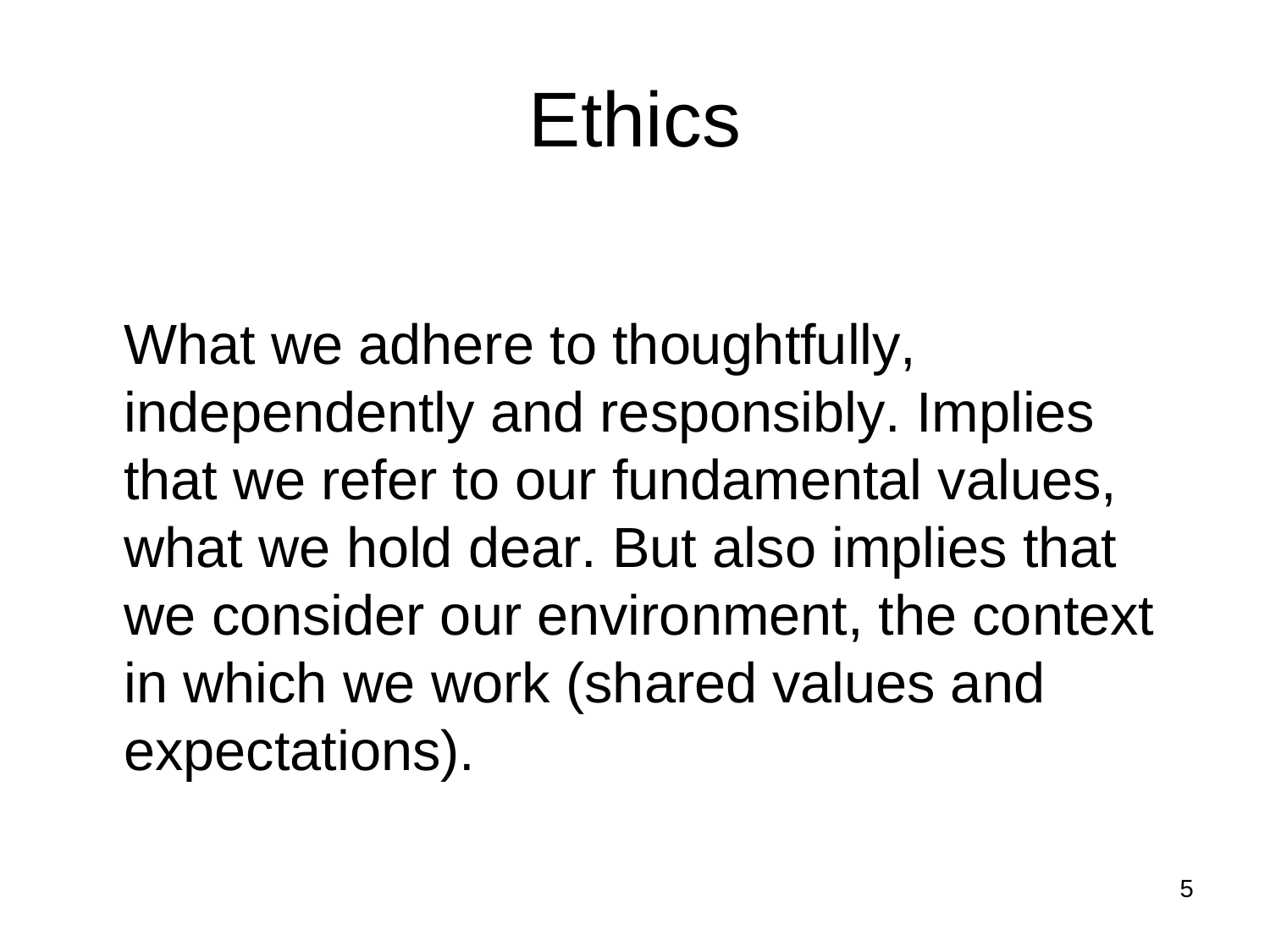### Ethics, cont'd.

#### Ethics:

- implies conduct that goes beyond simply following the rules;
- requires that we agree to follow the rules, even when no one is looking;
- is useful when there are no rules or when they are unclear or ill-suited to the circumstances;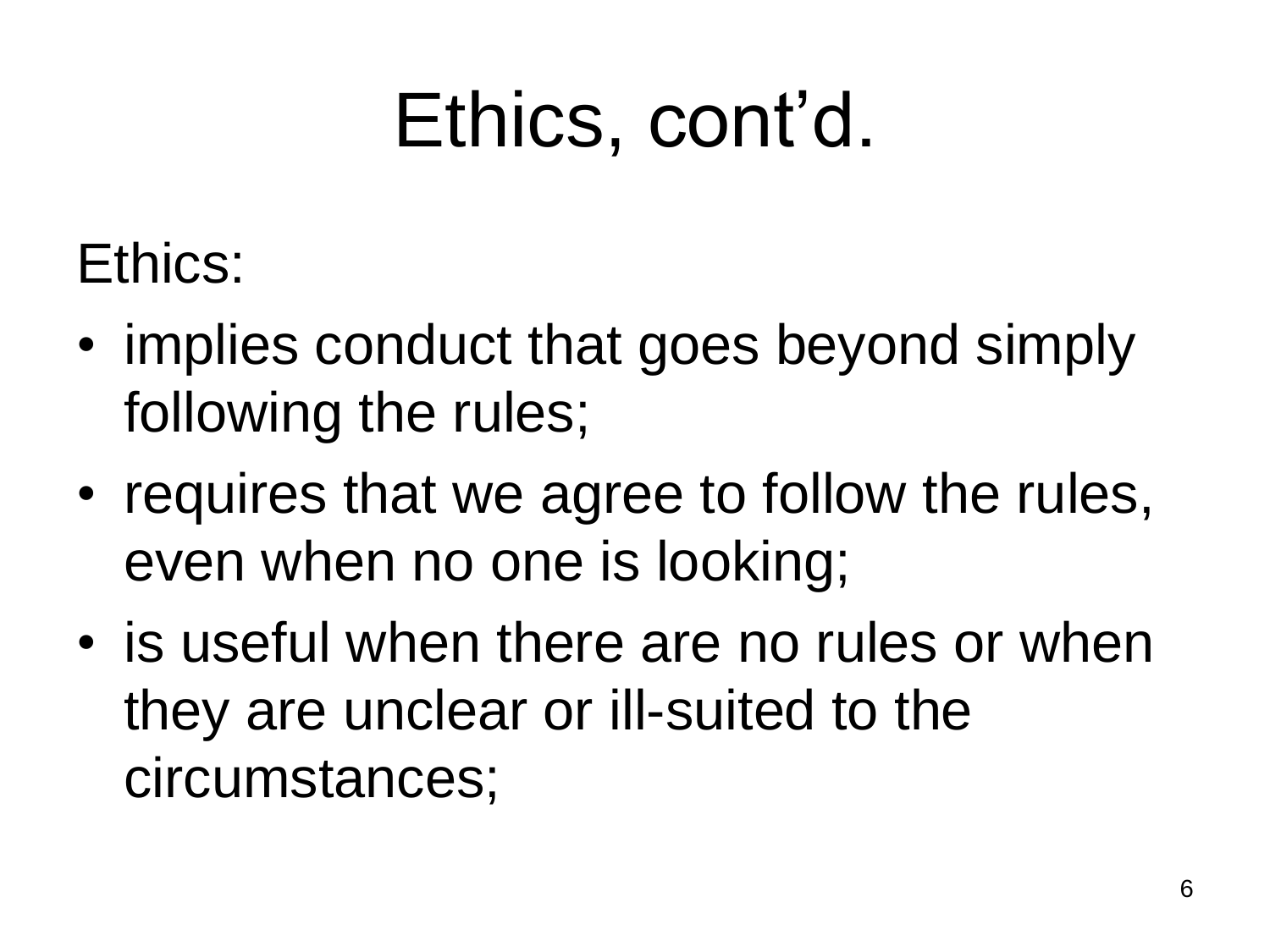### Ethics, cont'd.

Ethics:

- guides our actions and calls on our judgment;
- is based on the organization's rules and values (the public service's statement of values; the mission and values of the organization);
- requires consistency between words and actions.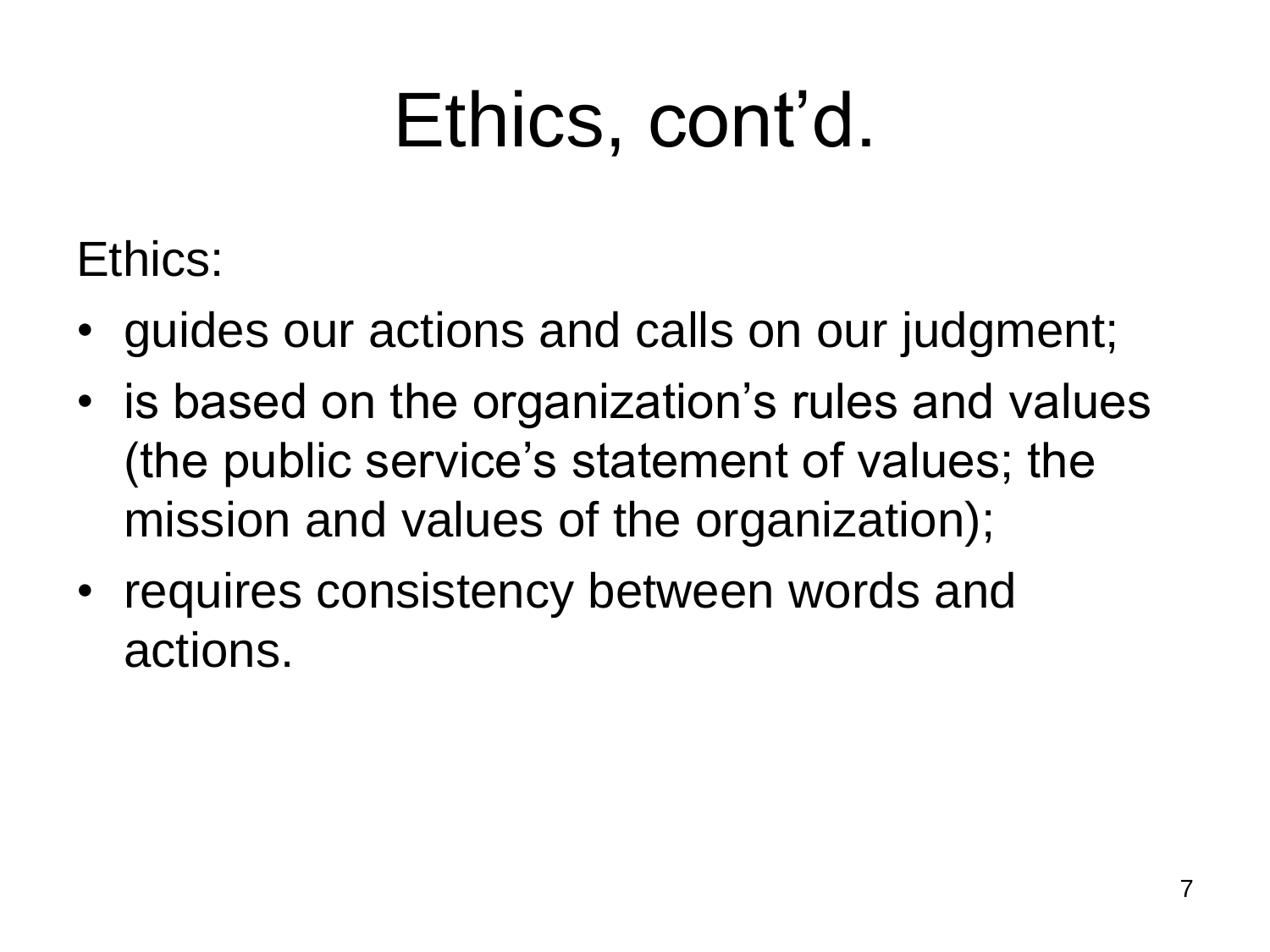#### Ethical Scenario

#### "A BUMPY LEGISLATIVE PATH, EVEN FOR AN OFF-ROAD VEHICLE!"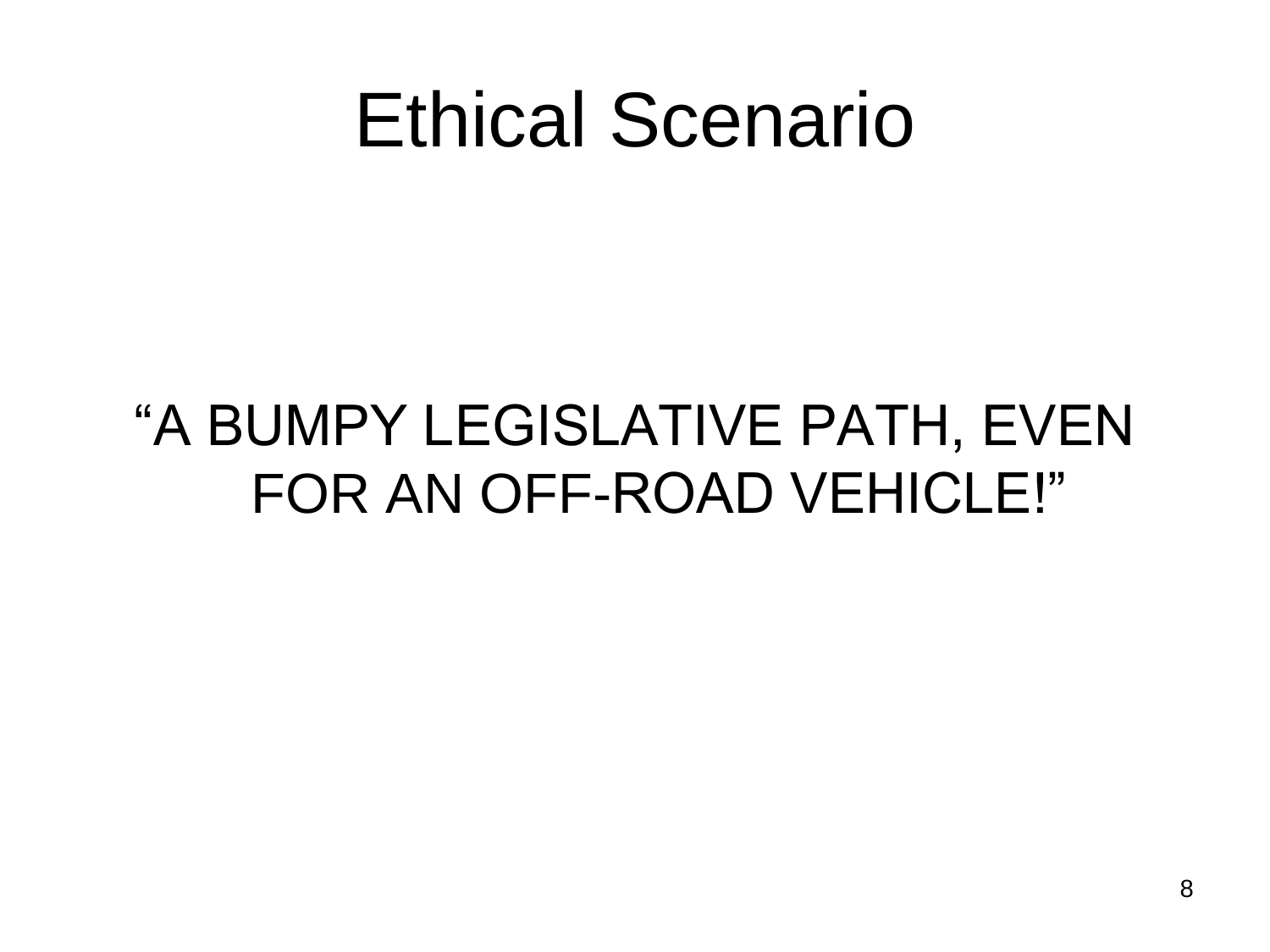# You, the Drafter (1)

At first glance, what should you declare with regard to potential conflicts of interest?

Does your status as an active member of the residents' committee interfere with your duties as a drafter?

Does the fact that you are drafting legislation on this issue imply any limits on your ability to express your opinions?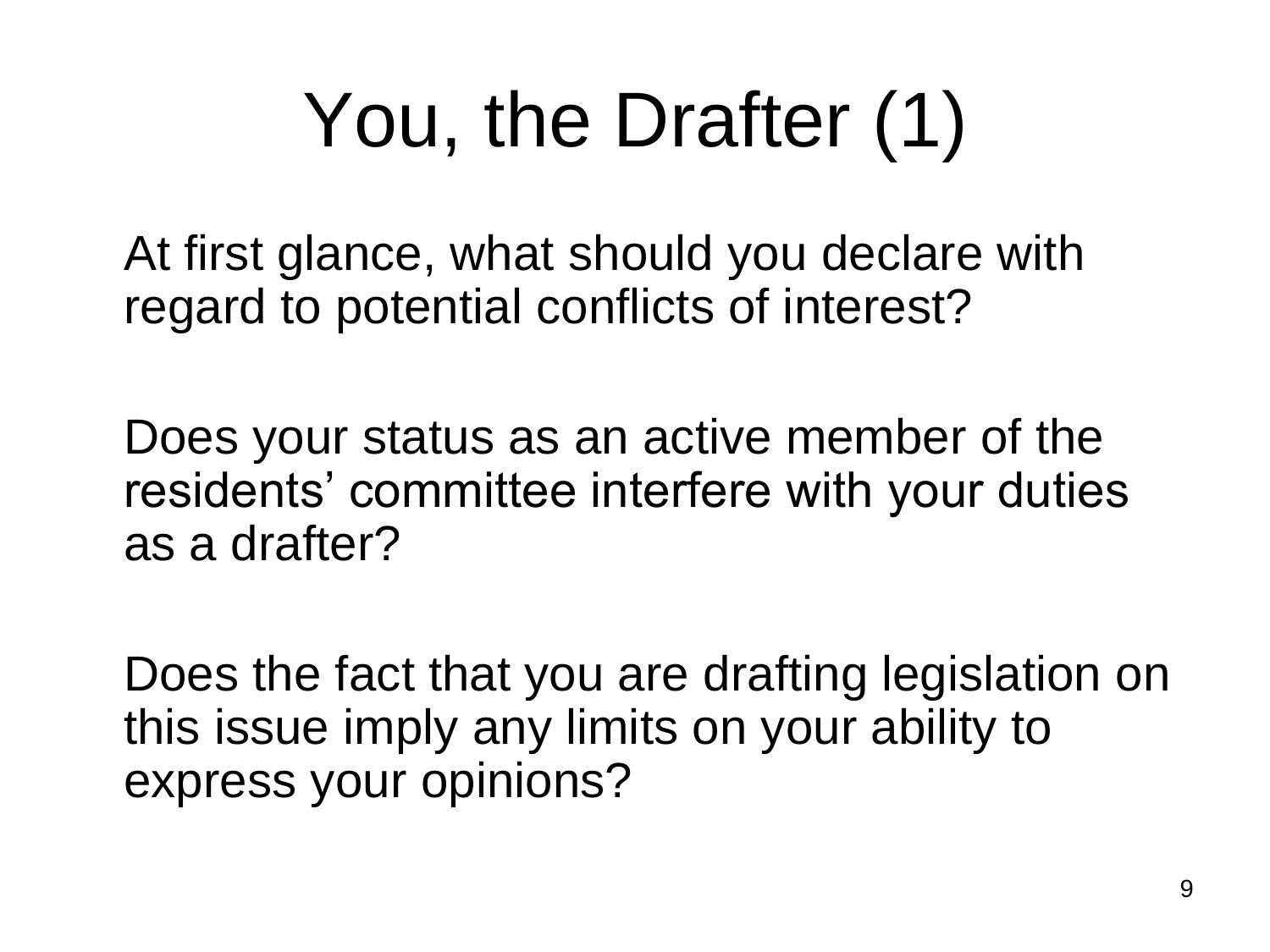## You, the Drafter (2)

- Does the mere fact that your brothers are snowmobile enthusiasts and members of the club put you in a conflict of interest?
- Aside from conflict of interest, does this fact entail other ethical problems?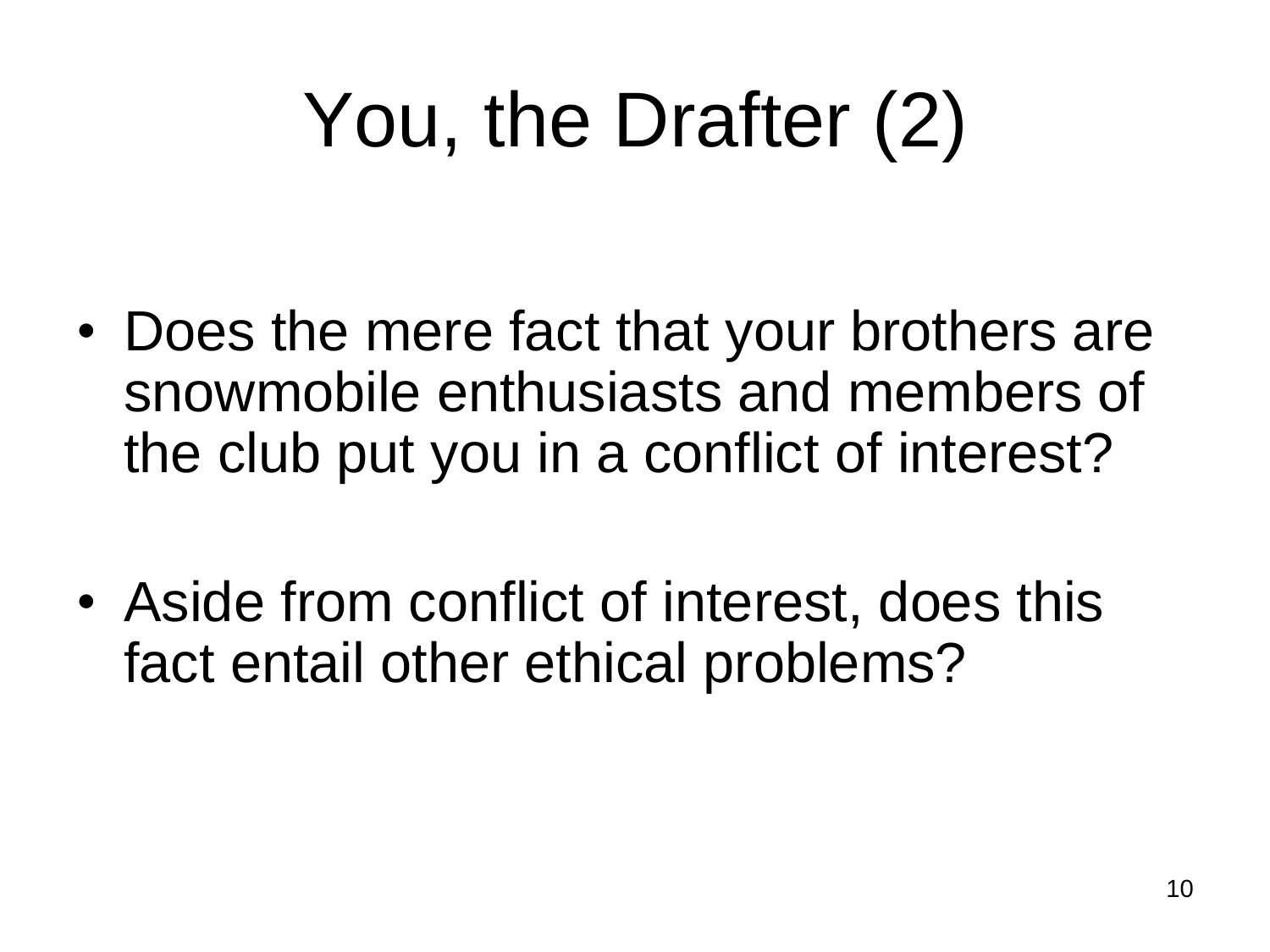# You, the Drafter (3)

Financial interests: which ones could create a conflict of interest?

- Interest in the family business;
- Inheritance possibility;
- Interest in the publicly traded company;
- Potential to benefit from the class action.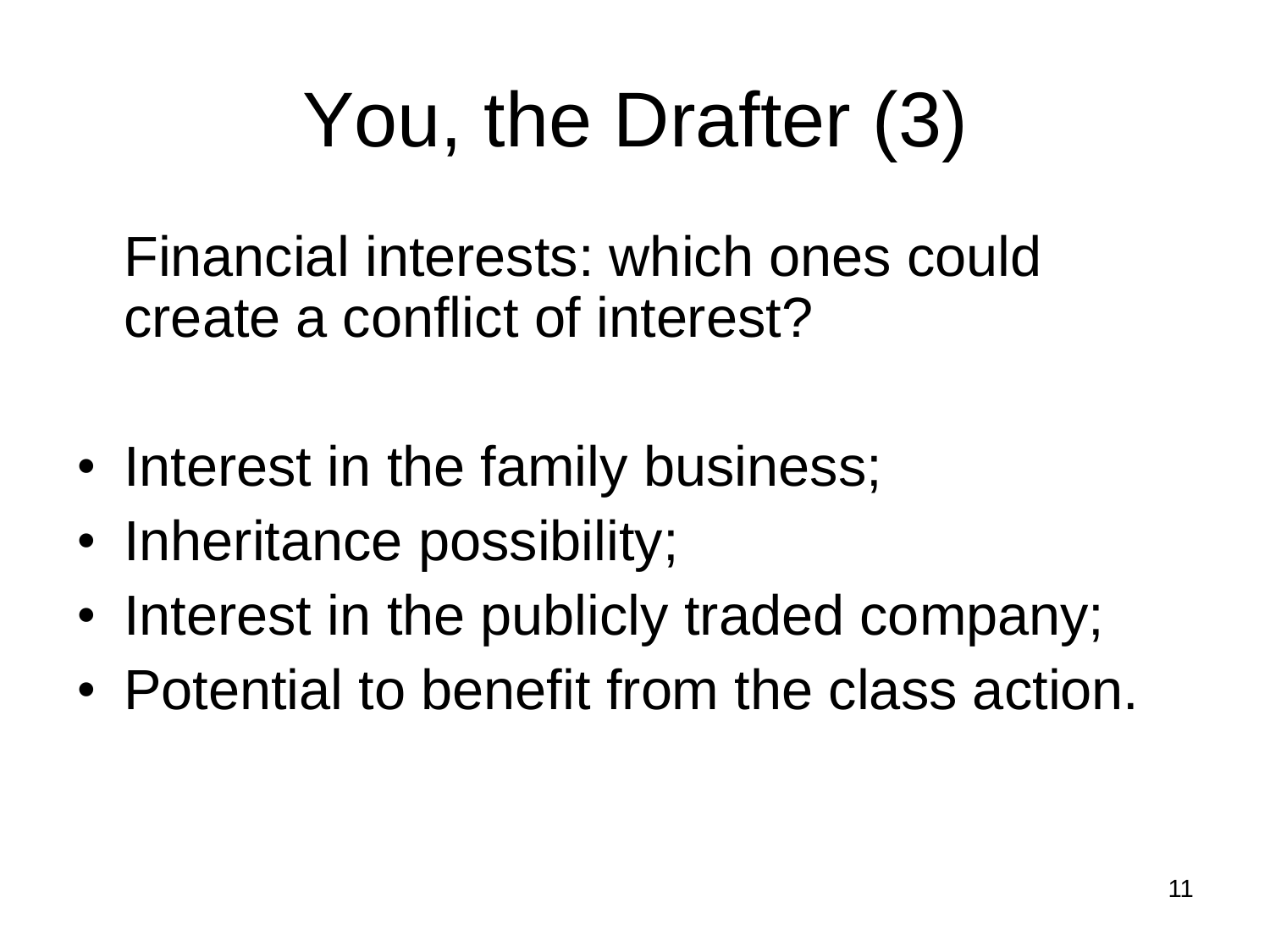## You, the Drafter (4)

When all is said and done, what should you disclose and to whom?

How would you react if the senior official tells you that nothing in your case prevents you from taking on the job when you believe the opposite?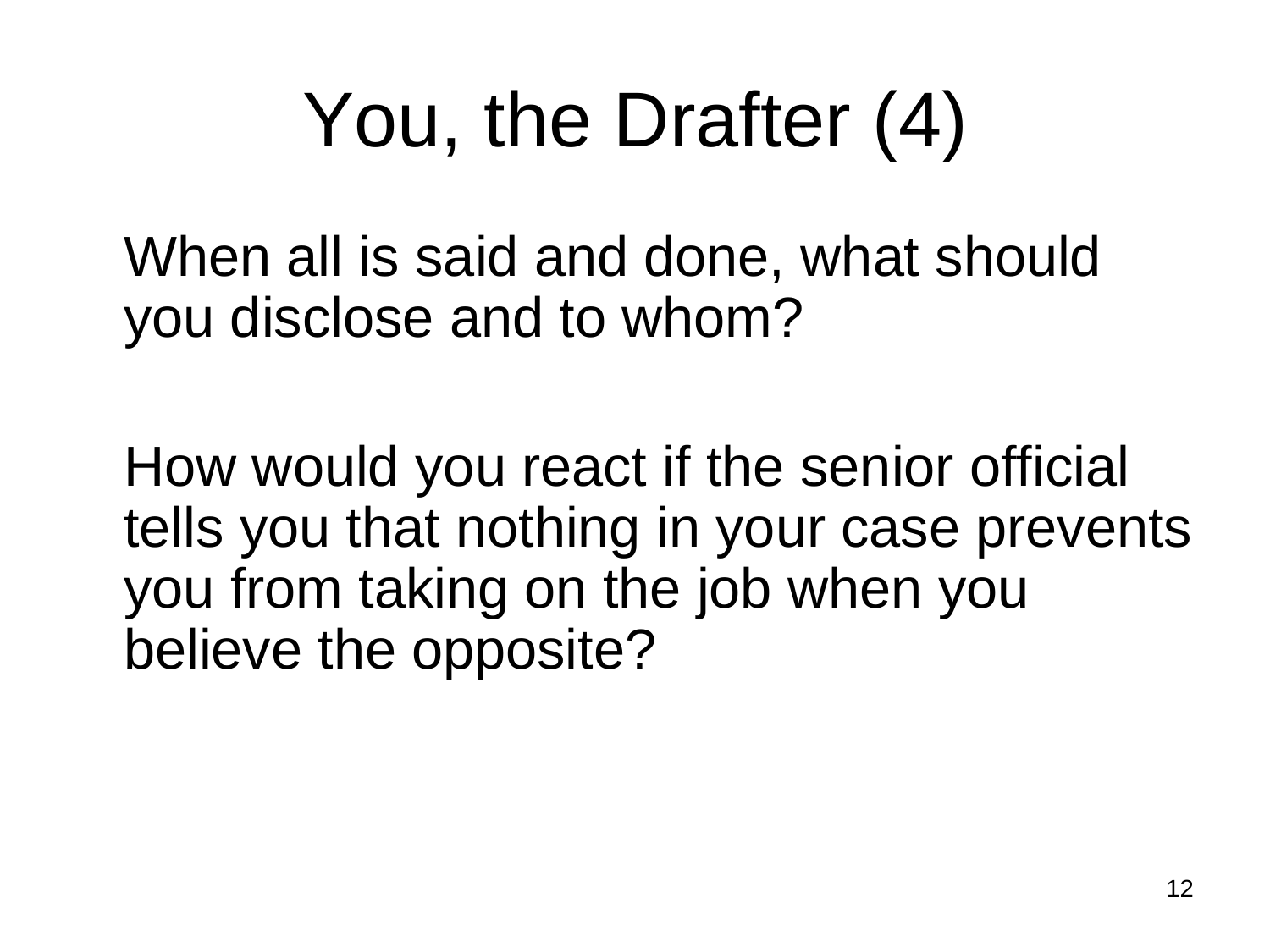# The Drafting Instructions (1)

Who is your client? The government, the Department of Transport, the Minister of Transport, the Premier's Office, etc.?

Who is authorized to speak for the client? The project leader, the Minister, the Premier's Office, etc.?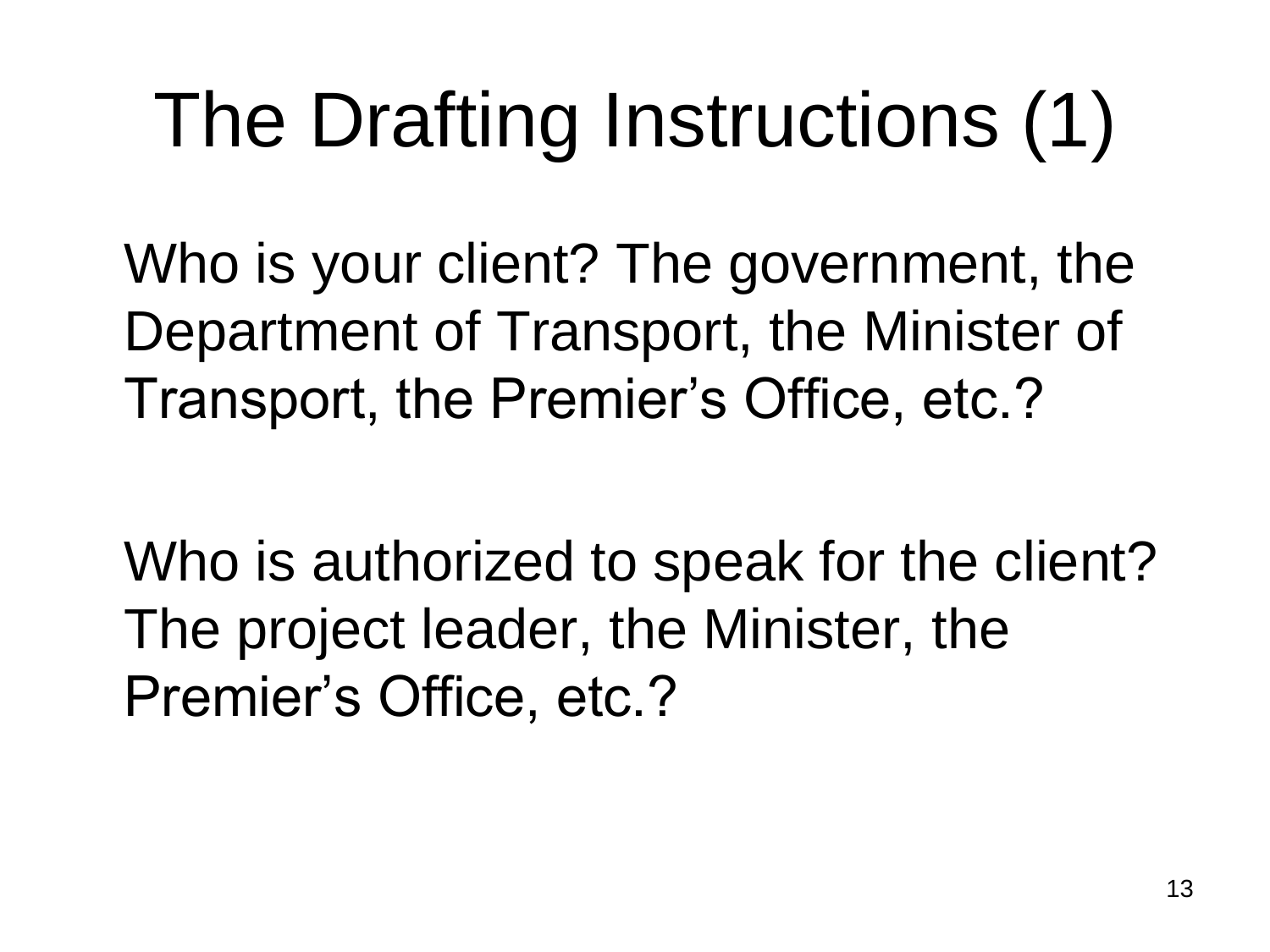# The Drafting Instructions (2)

If you turned down the Chief of Staff's request but agreed not to disclose it, what would you say if you were asked whether she had made such a request?

If you agreed to the Chief of Staff's request, what would you say if asked whether you were working on a second version?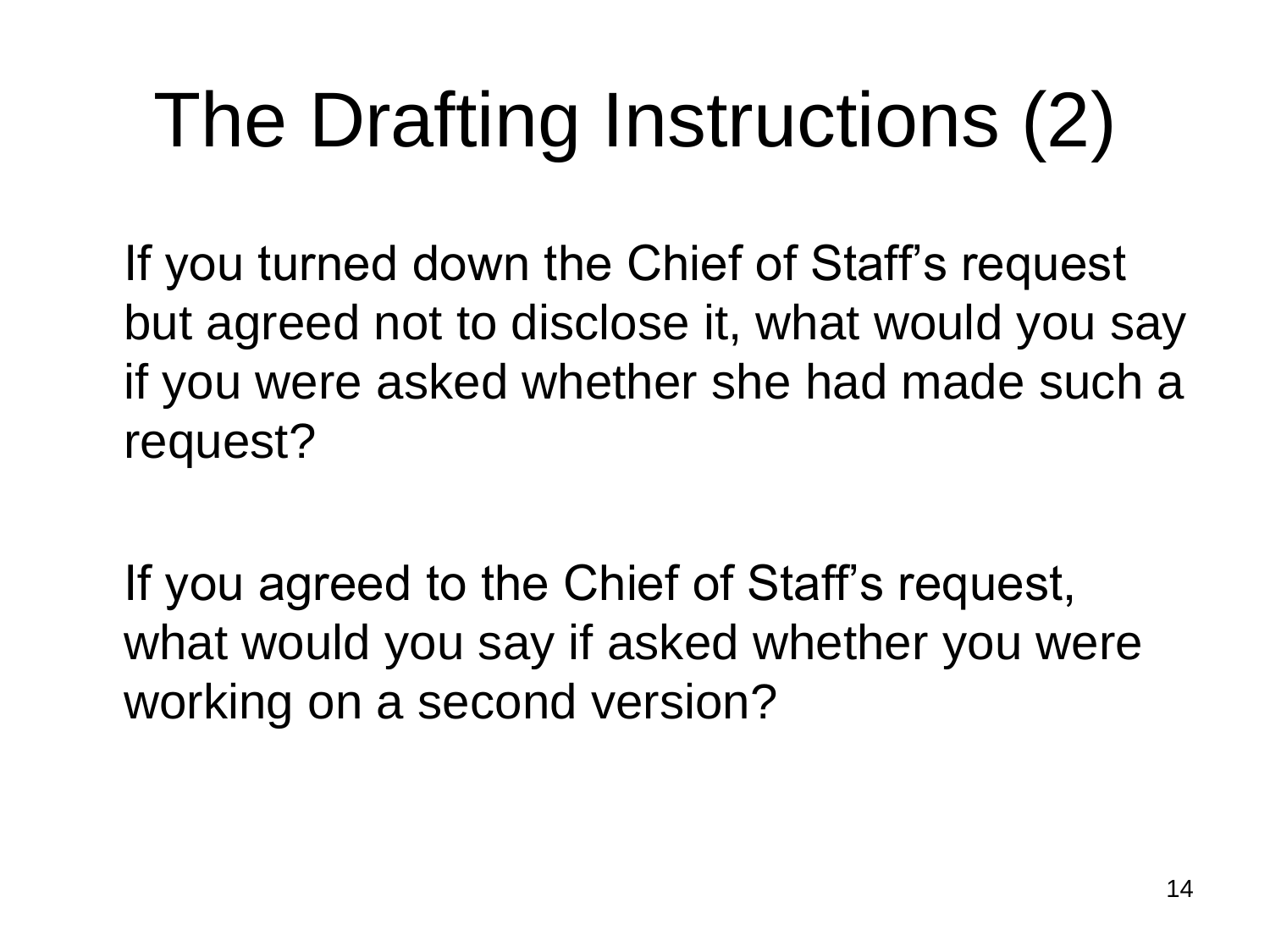### The Dinner

Is it appropriate to accept Adam's dinner invitation?

Was Adam right to introduce you as the drafter of the bill?

Are even minor gifts acceptable?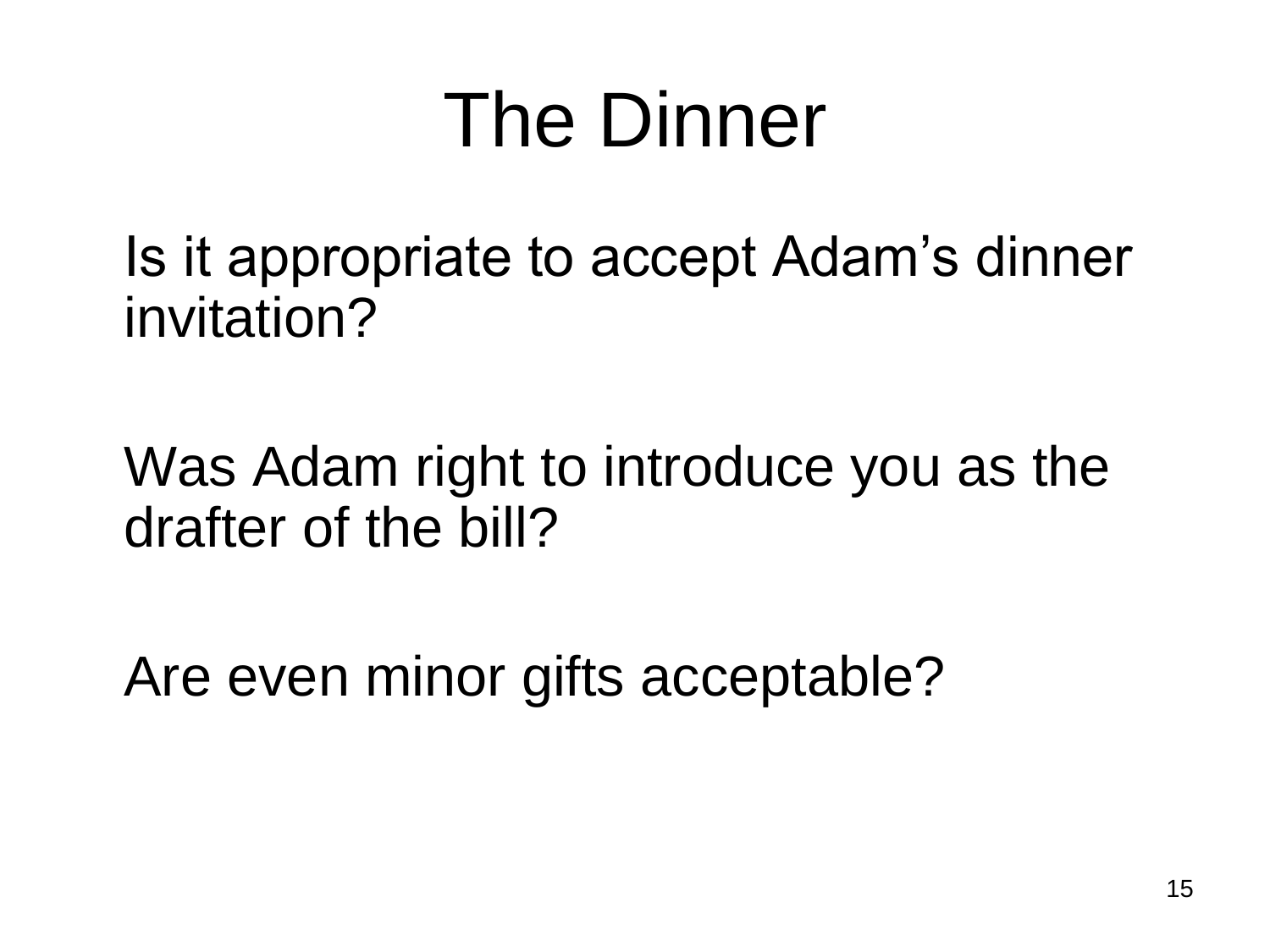### The Confidence

Is there a rule that requires you to report Adam?

Assuming there is not, how do you feel about this?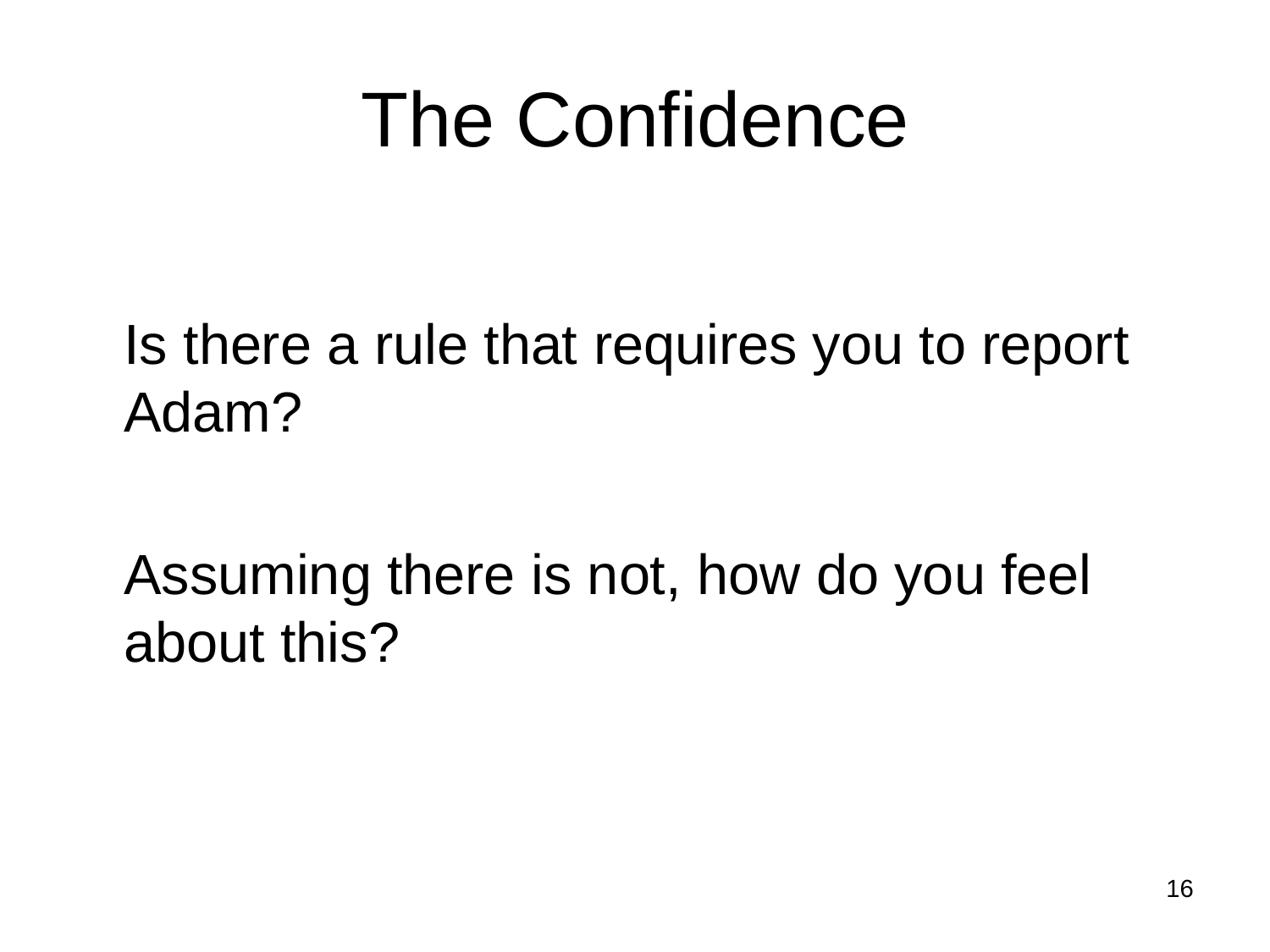The Press Conference, the Convention and the Speech

Is it appropriate to appear in public at the press conference?

Is it appropriate for you to attend the party convention as an advisor, even in private?

Is it your job to prepare a speech for a minister during consideration of a bill?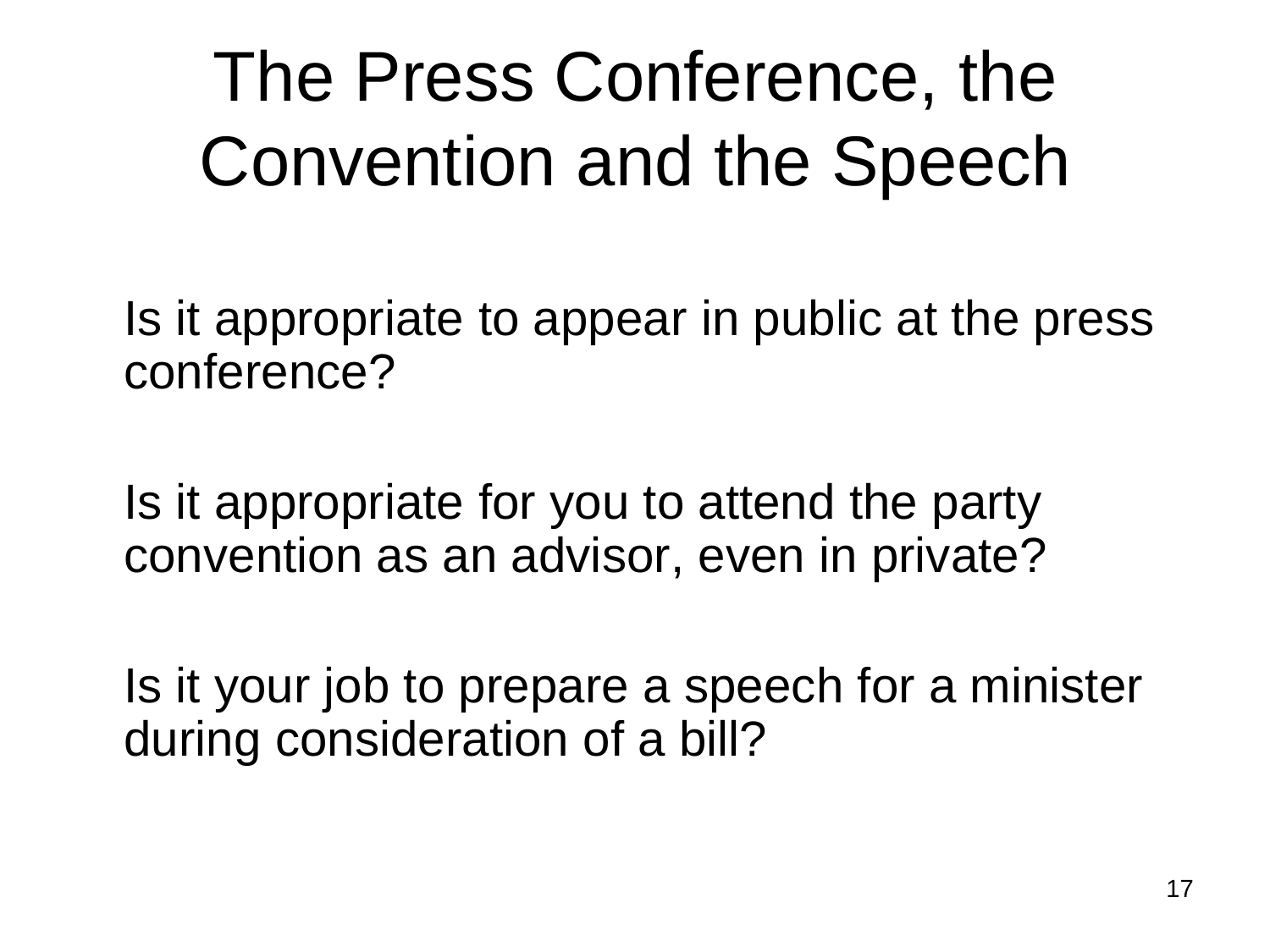## Issues to Consider (1)

#### **"You, the Drafter"**

- Conflicts of interest: Situations where there is a real potential, based on clear connections, that personal interest would supersede the public interest.
- The risk of this occurring is sufficient to create a conflict.
- The situation must be assessed objectively and logically.
- Accordingly, you cannot claim that your exceptional moral rectitude or ability to disregard your personal interests makes you immune to a conflict.
- Your interest can be moral, not necessarily financial.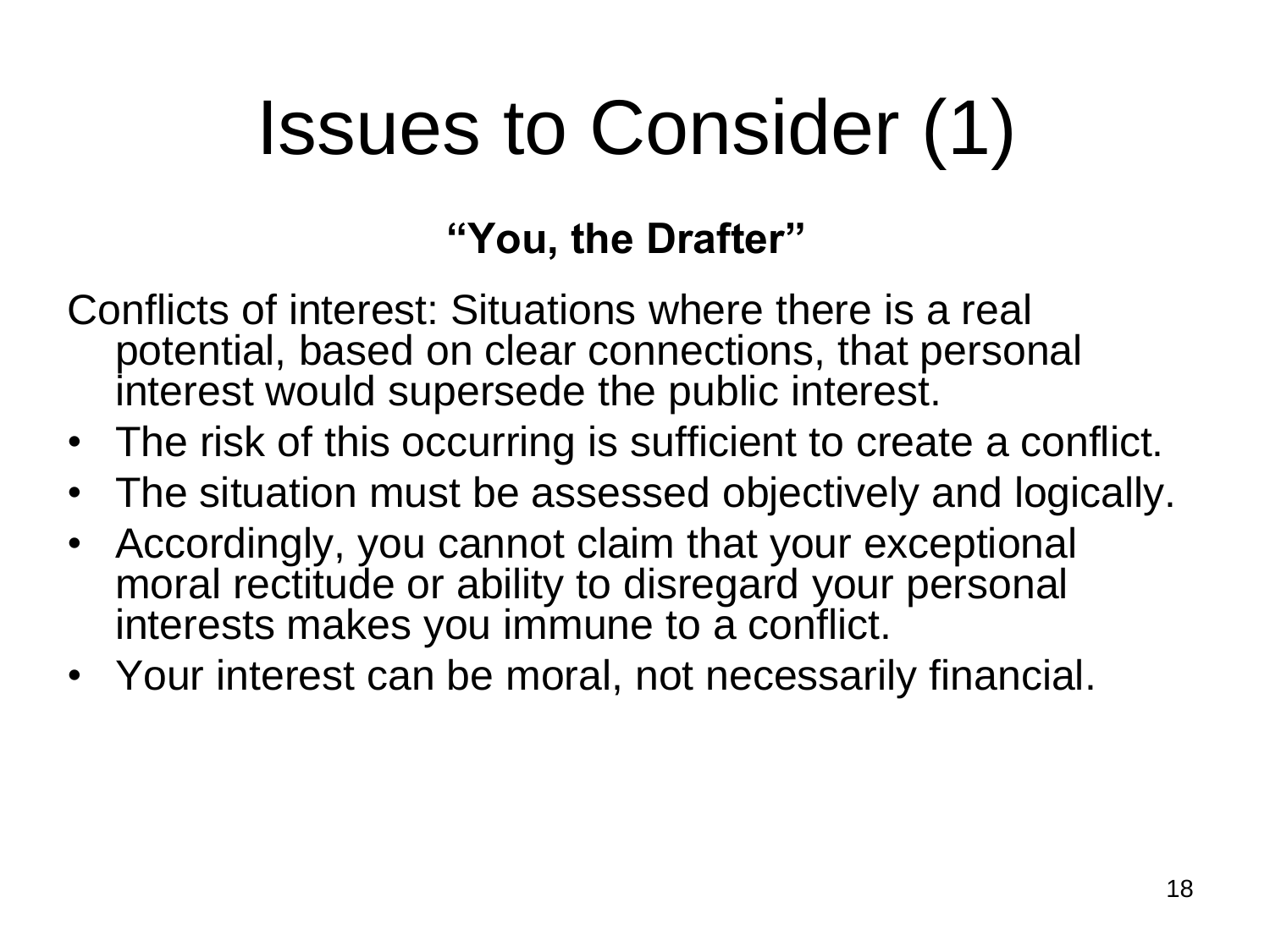## Issues to Consider (2)

#### **"The Drafting Instructions"**

- Loyalty: Clearly identify to whom you owe your loyalty since conflicts are possible on many levels: client vs. hierarchical superior; department vs. government; public service vs. political power.
- Transparency: Related to loyalty; demanding secrecy often runs counter to loyalty in loyalty conflicts.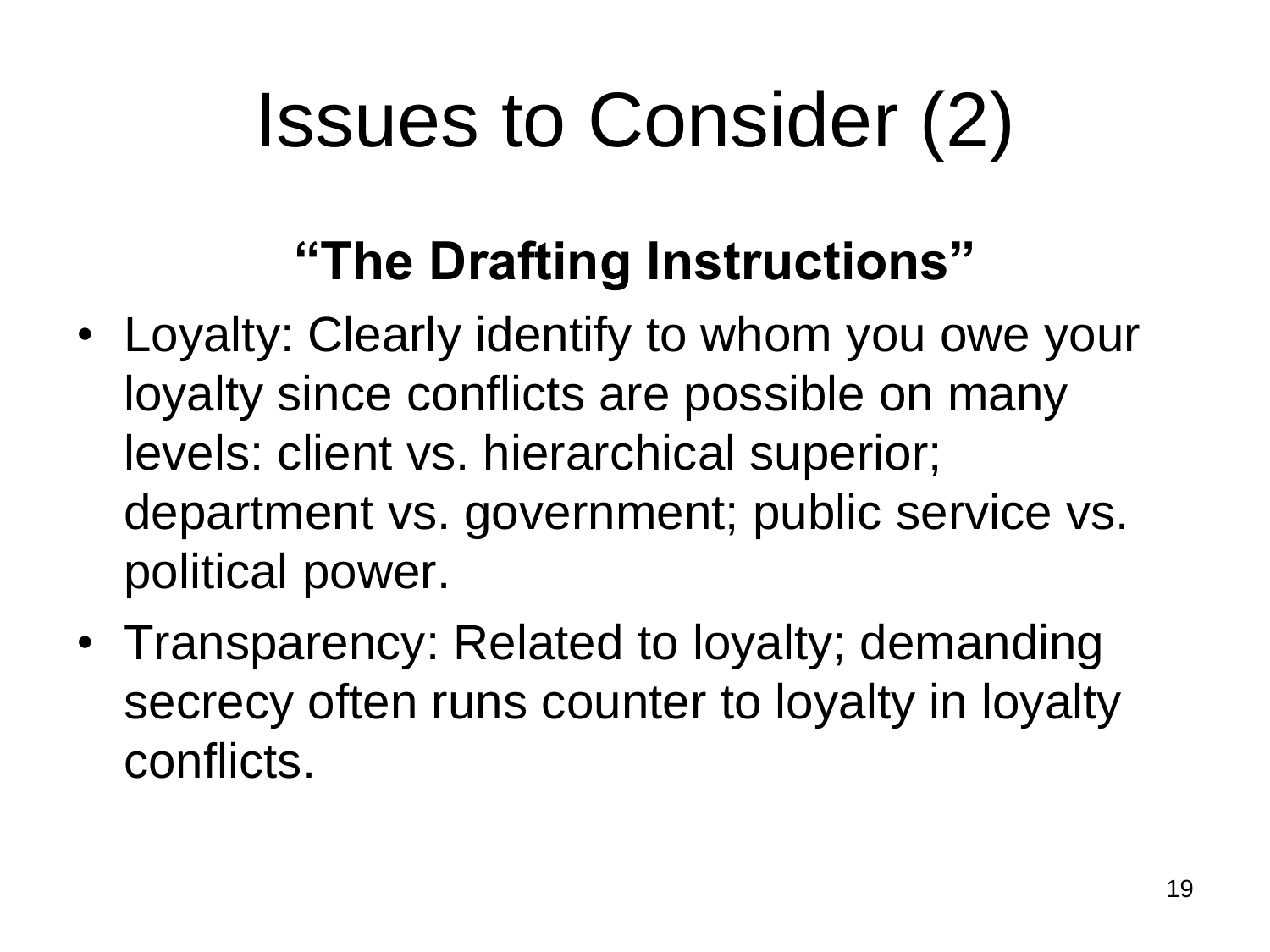# Issues to Consider (3)

#### **"The Dinner"**

Basically, ordinary gifts and invitations of modest value are acceptable.

But other factors must be considered:

- Who is offering me the benefit?
- What is the motive?
- What are the circumstances?
- In public or in private?
- Am I normally offered such a benefit?
- Is it money or something else?
- Could the benefit be perceived as affecting my independence?
- Could the benefit cause trouble for my department or organization?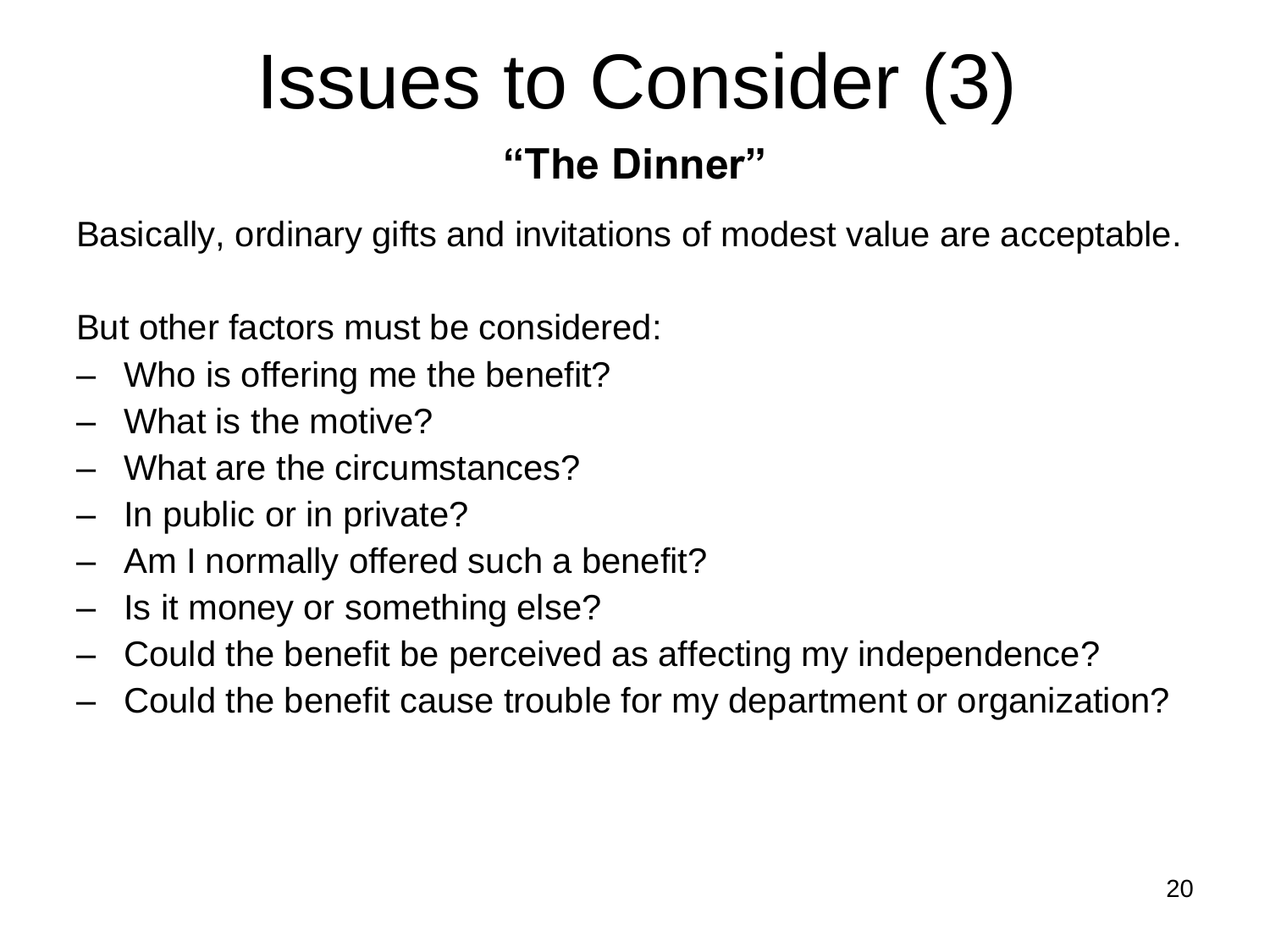### Issues to Consider (4)

#### **"The Confidence"**

Conflicting values: loyalty to my colleague vs. loyalty to my department; privacy rights vs. the department's interest.

Even where there are rules for reporting someone, when is it mandatory?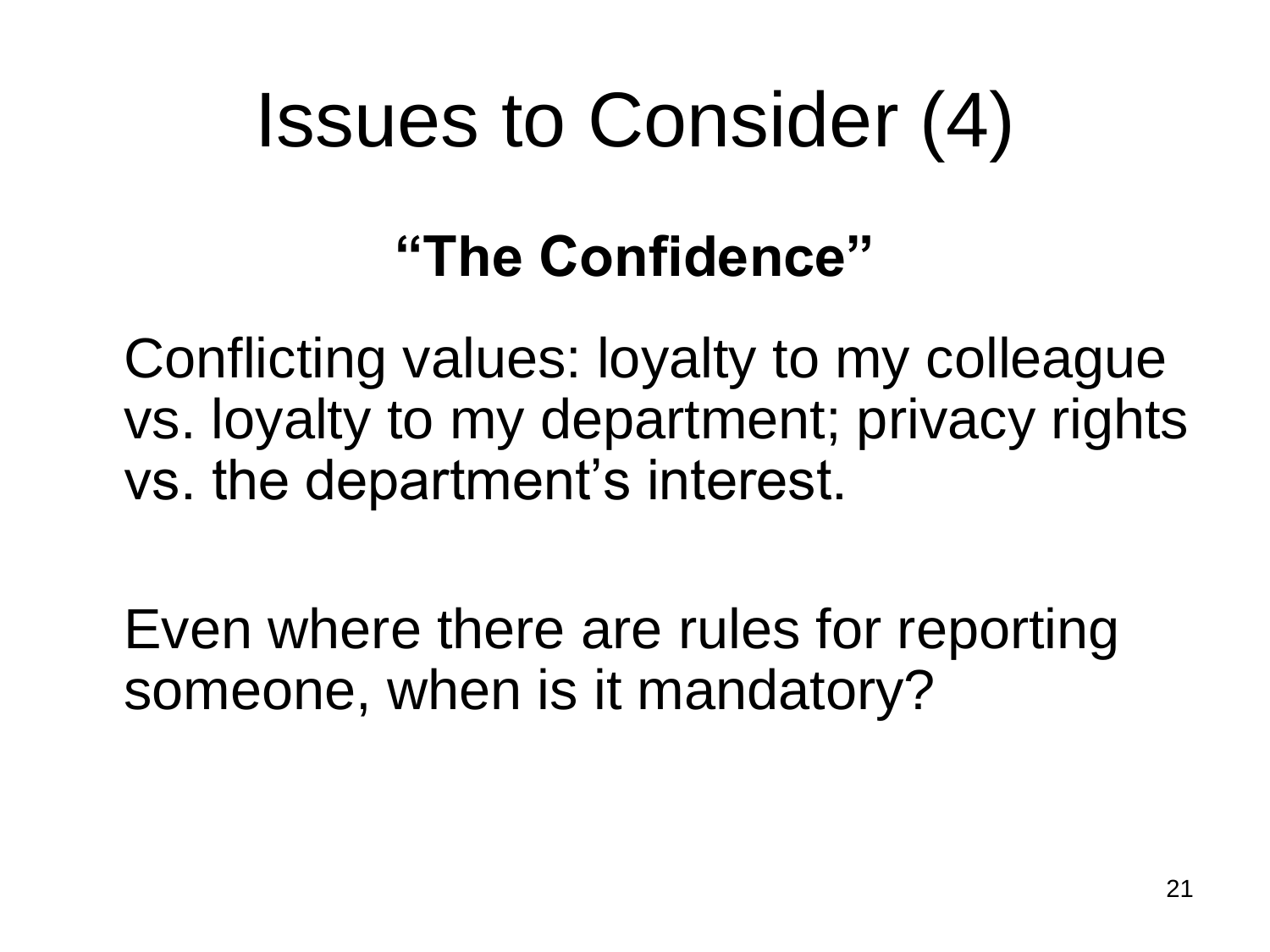## Issues to Consider (5)

#### **"The Press Conference, the Convention and the Speech"**

Clearly distinguish government activity from partisan activity.

Drafting a law is part of policymaking and must not become a partisan political activity for the legislative drafter.